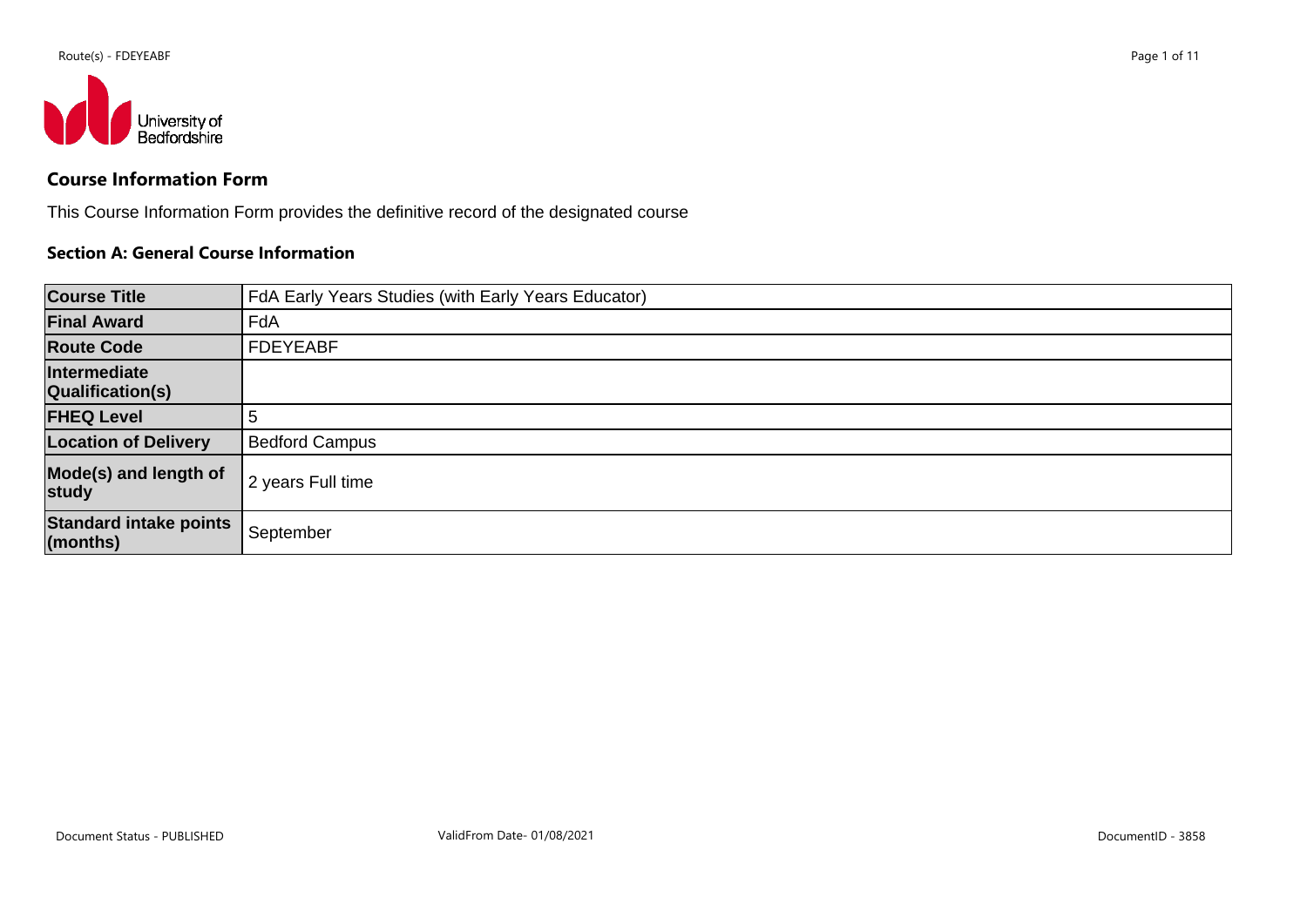|                                                                     | FHEQ Level 5 Descriptors (2014) www.qaa.ac.uk/en/Publications/Documents/qualifications-frameworks.pdf                                                                                                     |
|---------------------------------------------------------------------|-----------------------------------------------------------------------------------------------------------------------------------------------------------------------------------------------------------|
| <b>External Reference</b><br>Points as applicable                   | QAA Subject benchmarks - Early Childhood Studies 2019<br>https://www.qaa.ac.uk/docs/qaa/subject-benchmark-statements/subject-benchmark-statement-early-childhood-studies.pdf?<br>sfvrsn=7e35c881 8        |
| including Subject<br><b>Benchmark</b>                               | QAA Characteristics statement: Foundation Degree (2020)<br>https://www.qaa.ac.uk/docs/qaa/quality-code/foundation-degree-characteristics-statement-2020.pdf?sfvrsn=6fc5ca81_10                            |
|                                                                     | DfE EYE criteria 2019<br>https://www.gov.uk/government/publications/early-years-educator-level-3-qualifications-criteria/early-years-educator-level-3-<br>qualifications-criteria                         |
| <b>Professional, Statutory</b><br>or Regulatory Body<br>endorsement | DfE EYE criteria 2019<br>(PSRB) accreditation or https://www.gov.uk/government/publications/early-years-educator-level-3-qualifications-criteria/early-years-educator-level-3-<br>qualifications-criteria |
| <b>HECoS code(s)</b>                                                | 100463                                                                                                                                                                                                    |
| <b>UCAS Course Code</b>                                             |                                                                                                                                                                                                           |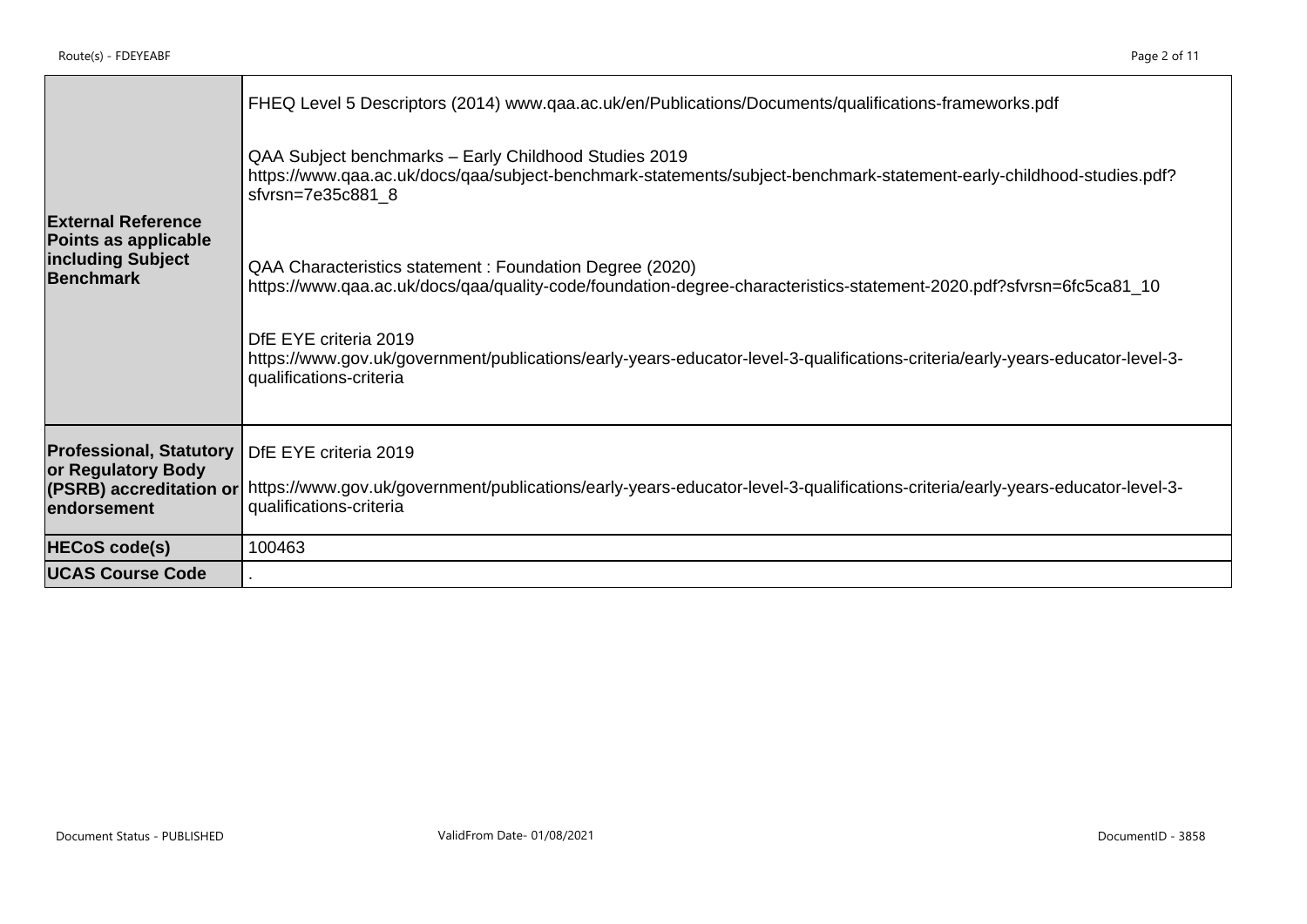|                    | The Early Years Studies degree is designed to give you an understanding of the complexity of early education, child development,<br>and the developing child in the context of their family and society in local and global contexts, with a particular emphasis on using<br>your workplace setting to provide contextual background and focus. The course focuses on a holistic approach to learning and<br>understanding the needs of children. After an underpinning first year introducing you to key knowledge and skills, you will have the<br>opportunity to explore the broader context of children's lived experiences and the pedagogy used to support them through<br>broadening professional development and within wider care and educational contexts.                                                                                                                                   |
|--------------------|--------------------------------------------------------------------------------------------------------------------------------------------------------------------------------------------------------------------------------------------------------------------------------------------------------------------------------------------------------------------------------------------------------------------------------------------------------------------------------------------------------------------------------------------------------------------------------------------------------------------------------------------------------------------------------------------------------------------------------------------------------------------------------------------------------------------------------------------------------------------------------------------------------|
|                    | You will be able to understand the importance of educational research and enquiry and carry out research in your own<br>educational context. This will provide the background for you to be fully prepared for working in multi-disciplinary teams in the<br>Early Years and for further study. It will also allow your individual interests to be explored.                                                                                                                                                                                                                                                                                                                                                                                                                                                                                                                                           |
| <b>Course Aims</b> | The course is a Foundation Degree designed for Early Years practitioners working with young children in a range of settings, pre-<br>schools, childminder settings, day nurseries, schools, children's centers. The ability to gain the Early Years Educator qualification<br>alongside the FdA Early Years Studies further supports those who may not currently have a licence to practice and therefore<br>enhances employability and progression within the workplace.                                                                                                                                                                                                                                                                                                                                                                                                                              |
|                    | The course is suitable for students who wish to explore the nature of Early Years Studies and Early Years Education, with the<br>opportunity to work, volunteer or gain employment in settings. It is a course that links the vocational aspects of your role in the<br>work place to the academic rigour of an undergraduate course at levels four and five respectively.                                                                                                                                                                                                                                                                                                                                                                                                                                                                                                                             |
|                    | The course aims to develop the knowledge, skills and understanding of practitioners with reference to the continuous demands on<br>classroom and setting practice and changes in the curriculum. You will take on more responsibility, across the full birth to five age<br>range, for the support of care, teaching and learning and thus you need to be equipped with curriculum knowledge, greater<br>knowledge about pedagogy, the way children learn and about the different approaches to teaching and learning. You will already<br>have knowledge of your own work and your own working environments. It is the intention of this programme to enhance and<br>deepen that knowledge, skill and understanding and prepare you for the academic rigour of the top up degree. It is designed as a<br>course enabling a smooth progression into the Level 6 BA (Hons) Applied Early Years Studies. |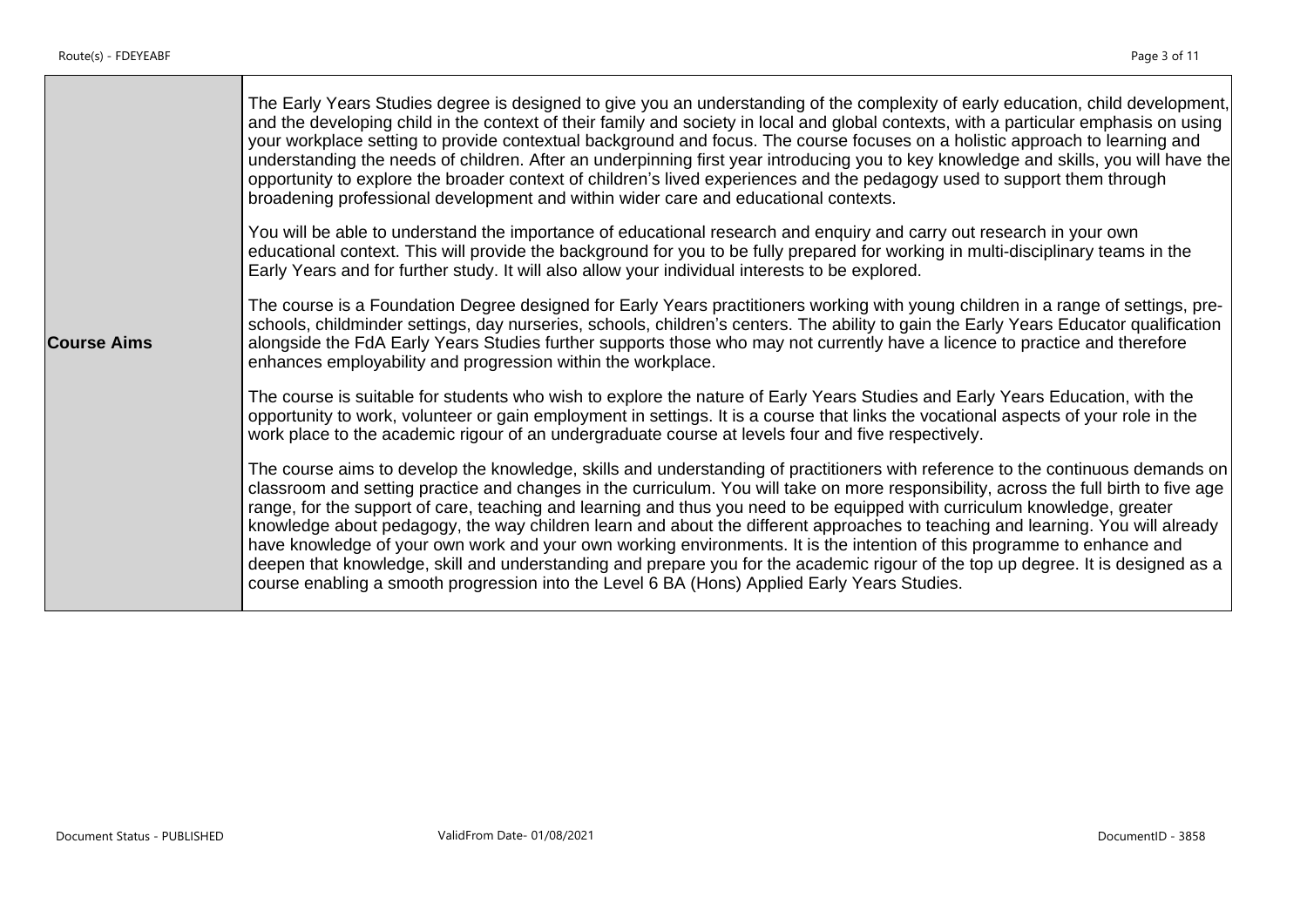|                                           | Upon successful completion of your course you should meet the appropriate learning outcomes for your award shown in the table<br>below                                                                                                                                                                                                                                                                                                                                                                                                                                                                                                                             |                                                                                                                                                                                                                                                                 |                            |  |  |  |  |  |  |  |
|-------------------------------------------|--------------------------------------------------------------------------------------------------------------------------------------------------------------------------------------------------------------------------------------------------------------------------------------------------------------------------------------------------------------------------------------------------------------------------------------------------------------------------------------------------------------------------------------------------------------------------------------------------------------------------------------------------------------------|-----------------------------------------------------------------------------------------------------------------------------------------------------------------------------------------------------------------------------------------------------------------|----------------------------|--|--|--|--|--|--|--|
|                                           |                                                                                                                                                                                                                                                                                                                                                                                                                                                                                                                                                                                                                                                                    | <b>Outcome</b>                                                                                                                                                                                                                                                  | <b>Award</b>               |  |  |  |  |  |  |  |
|                                           | Demonstrate a developing knowledge and understanding of children<br>and childhood nationally and globally, from philosophical, historical,<br>psychological, sociological, cultural, global health, welfare, legal,<br>political and economic perspectives                                                                                                                                                                                                                                                                                                                                                                                                         |                                                                                                                                                                                                                                                                 | FDA Early Years (with EYE) |  |  |  |  |  |  |  |
|                                           |                                                                                                                                                                                                                                                                                                                                                                                                                                                                                                                                                                                                                                                                    | Understand that professional and ethical behaviour is a key<br>2 requirement of entrants to graduate careers in the field of Early<br><b>Years Education</b>                                                                                                    | FDA Early Years (with EYE) |  |  |  |  |  |  |  |
| <b>Course Learning</b><br><b>Outcomes</b> | 3                                                                                                                                                                                                                                                                                                                                                                                                                                                                                                                                                                                                                                                                  | Examine the principles and values of Early Years Education and<br>demonstrate a practical understanding of how these support<br>children's learning                                                                                                             | FDA Early Years (with EYE) |  |  |  |  |  |  |  |
|                                           |                                                                                                                                                                                                                                                                                                                                                                                                                                                                                                                                                                                                                                                                    | Demonstrate an awareness of current policies and debates in the<br>4 world of Early Years education and be able to engage in future<br>debates.                                                                                                                 | FDA Early Years (with EYE) |  |  |  |  |  |  |  |
|                                           |                                                                                                                                                                                                                                                                                                                                                                                                                                                                                                                                                                                                                                                                    | Acquire, demonstrate and reflect upon a range of information literacy<br>5 skills in gathering and collating information from a wide variety of<br>primary and secondary sources.                                                                               | FDA Early Years (with EYE) |  |  |  |  |  |  |  |
|                                           | 6                                                                                                                                                                                                                                                                                                                                                                                                                                                                                                                                                                                                                                                                  | Explore, analyse and reflect upon your ability to communicate plan<br>and work as part of a team                                                                                                                                                                | FDA Early Years (with EYE) |  |  |  |  |  |  |  |
|                                           |                                                                                                                                                                                                                                                                                                                                                                                                                                                                                                                                                                                                                                                                    | Demonstarte knowledge, critical understanding and consistent<br>application of the professional conduct required to meet the<br>standards of the early Years Educator qualification                                                                             | FDA Early Years (with EYE) |  |  |  |  |  |  |  |
|                                           | Underpinning the teaching on the FdA is the principle that tutors need to understand students; where they are in their<br>development, and where they need to get to. The aim is to produce an open and transparent curriculum with clearly aligned goals,<br>expectations, learning outcomes and assessments. Students will be supported at key transition points, for example, at the start of<br>each academic year to ensure that early experiences set the tone for future activities and at the transition between Levels 4 and 5.<br>There will be transitional support for students as they embark on work across age bands and within different settings. |                                                                                                                                                                                                                                                                 |                            |  |  |  |  |  |  |  |
|                                           |                                                                                                                                                                                                                                                                                                                                                                                                                                                                                                                                                                                                                                                                    | Through an effective personal development planning strategy based on personal tutors and on-line resources students will be<br>provided with a 'scaffolded' curriculum followed by structured opportunities requiring more independent responsibility and which |                            |  |  |  |  |  |  |  |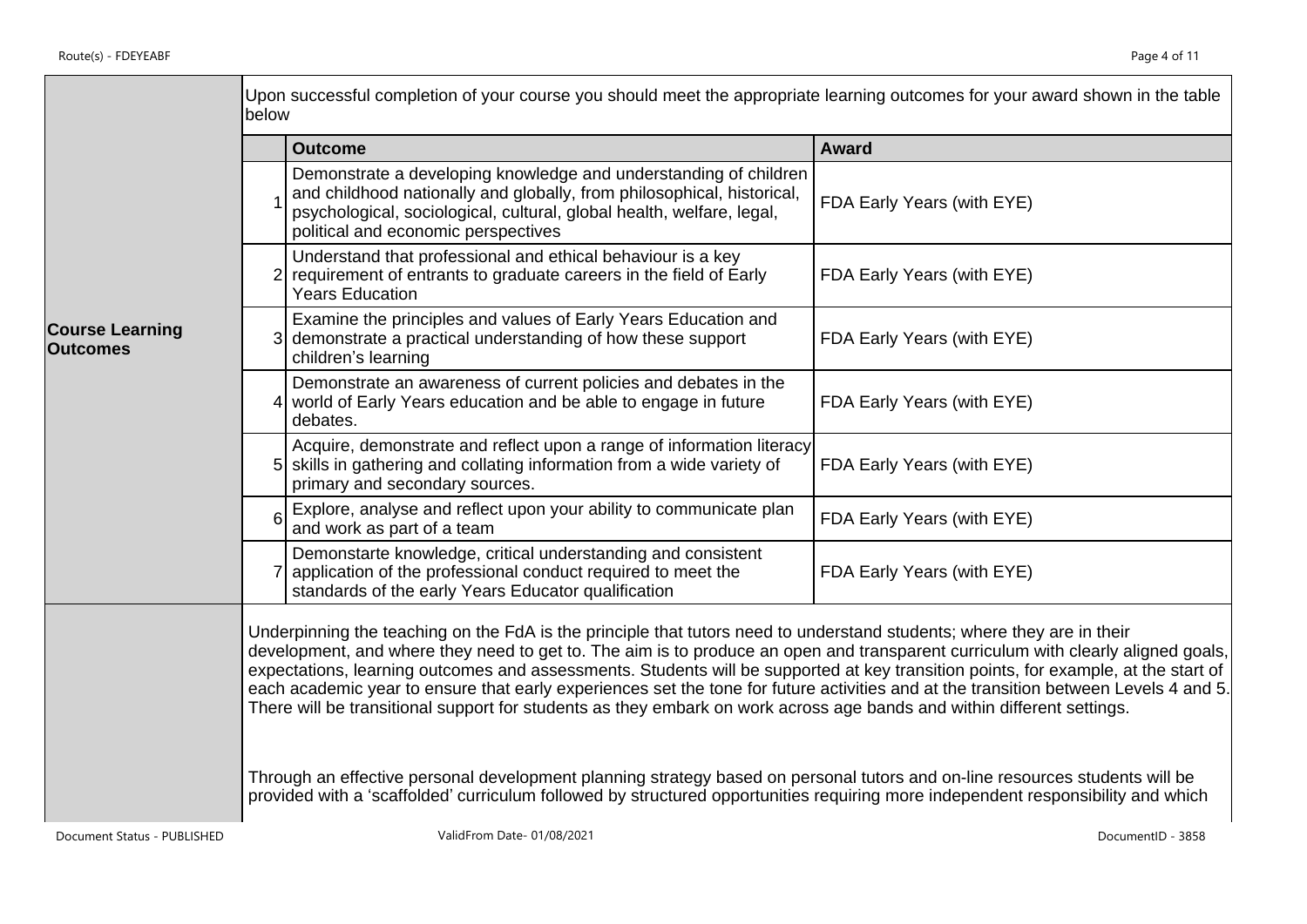|                                                 | focus on higher-order thinking skills such as analysis, synthesis and evaluation.                                                                                                                                                                                                                                                                                                                                                                                                                                                                                                                                     |
|-------------------------------------------------|-----------------------------------------------------------------------------------------------------------------------------------------------------------------------------------------------------------------------------------------------------------------------------------------------------------------------------------------------------------------------------------------------------------------------------------------------------------------------------------------------------------------------------------------------------------------------------------------------------------------------|
|                                                 | The course will be taught using a variety of approaches including lectures, seminars, tutorials, self-support groups, workshops and<br>through the use of the University of Bedfordshire virtual learning environment (VLE) called BREO. Students will be expected to<br>learn through attending timetabled face to face sessions of lectures, seminars, tutorials and workshops. They will also learn from<br>each other and will be encouraged to share their learning experiences with other colleagues in the form of self-support groups,<br>both in reality and through focussed subject/aspect groups on BREO. |
|                                                 | Students will learn through activity in their work place, directed by set tasks through the assessments that run through the course<br>and aligned to an academic level of rigour expected at the appropriate level within the course. There is a strong thread of work<br>based practice throughout this course and students will be supported to achieve specific work based elements through directed<br>task, action planning, strategic observation and assessment work to be undertaken both in the work place and via submitted<br>assessment.                                                                 |
|                                                 | Students will also learn through the interaction with their designated mentor, practitioner colleagues within settings as well as with<br>University staff through set tutor visits to the work place. There will an expectation that over the course of their study students will<br>become more independent in their learning and will take increasing responsibility for their continuing professional development.<br>Placement for the Early Years Educator qualification.                                                                                                                                       |
| Teaching, learning and<br>assessment strategies | Students will undertake a series of placements over the two years of study.<br>For the Early Years Educator qualification, students must demonstrate that they have satisfied the basic time requirements in a<br>setting specified by the Department for Education:                                                                                                                                                                                                                                                                                                                                                  |
|                                                 | 350 hours minimum across the two year EYE qualification<br>Birth to 1 Year old 25 hours - average of 5 days<br>2 to 2 years 11 months 133 hours - average 23 days<br>3 to 5 years 192 hours - average 32 days<br>These are minimum hour requirements and may be exceeded across the two years, the minimum requirement of two days per<br>week contact with children, remains mandatory across the two years of study.<br>At least one observation per age group is required and will be carried out at a negotiated time between student, tutor and work<br>based setting.                                           |
|                                                 | Ideally settings should be graded as Outstanding or Good by Ofsted and the University will provide mentor training and support.                                                                                                                                                                                                                                                                                                                                                                                                                                                                                       |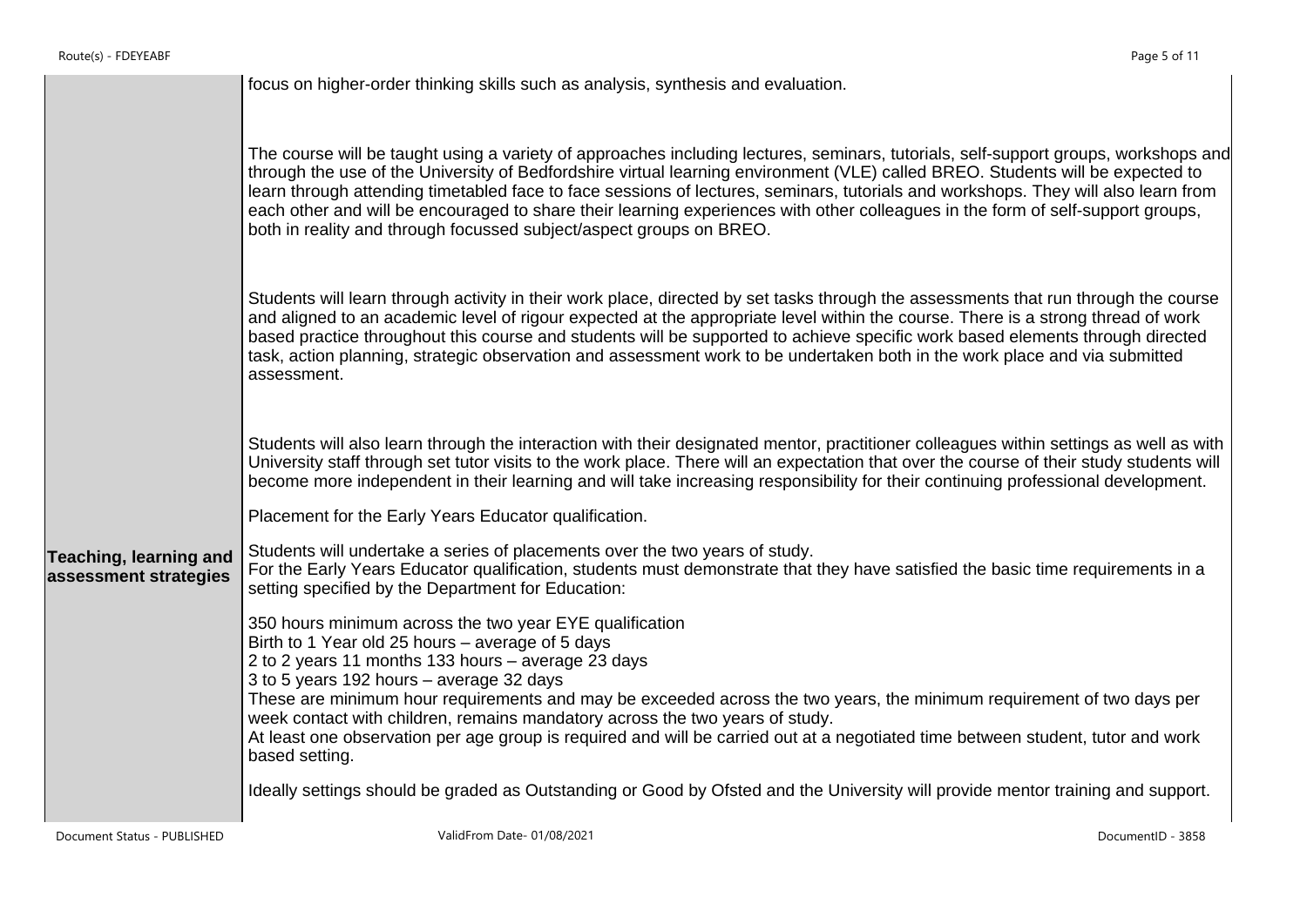|                            | Assessment                                                                                                                                                                                                                                                                                                                                                                                                                                                                                                                                                                                                                                                                                                                                                                                                 |
|----------------------------|------------------------------------------------------------------------------------------------------------------------------------------------------------------------------------------------------------------------------------------------------------------------------------------------------------------------------------------------------------------------------------------------------------------------------------------------------------------------------------------------------------------------------------------------------------------------------------------------------------------------------------------------------------------------------------------------------------------------------------------------------------------------------------------------------------|
|                            | The purpose of the assessment strategy is to maximise the outcomes of summative assessment through effective, personalised<br>formative assessment. This is made possible by a variety of assessment types to engage a number of approaches to learning.<br>Assessment types include essay, presentation, case study, literature review, placement tasks, supporting children's learning,<br>developing a teaching pedagogy and observations, completion of VER and University based activity. In the feedback to each unit<br>of work students are marked against a level specific marking grid and are given advice on their strengths and areas for<br>improvement. Such advice should then be fed into their subsequent assignments to form a gradual building of knowledge, rigor<br>and application. |
|                            | It is expected that the student's workplace setting will give context to their individual assessment and will also be used in many of<br>the assessments to provide secondary or primary materials to inform the assessment criteria and achievement of EYE criteria.                                                                                                                                                                                                                                                                                                                                                                                                                                                                                                                                      |
|                            | Substantial guidance is provided on how to complete the assignments on the university Virtual Learning Environment called<br>BREO (Bedfordshire Resources for Education Online) and in Unit handbooks, assessment briefs, unit podcasts, seminars and<br>placement visits and mentoring. Many of the assessments relate to real world situations and encourage students to draw upon<br>work experience, observations from Early Years settings and current affairs.                                                                                                                                                                                                                                                                                                                                       |
|                            | Students will be given regular mentoring from university tutors and mentors in settings on how they are meeting the standards and<br>opportunities to discuss progress and time in settings to ensure they are on track to meeting the placement hours.<br>Students who do not meet the required number of days in placement by the end of year two will be unable to continue on the EYE<br>pathway and will transfer to the FDA Early Years Studies course without EYE                                                                                                                                                                                                                                                                                                                                   |
| <b>Learning support</b>    | The University's comprehensive student support service includes: Student Information Desk, a one-stop shop for any initial<br>enquiries; Student Support team advising and supporting those with physical or learning needs or more general student well<br>being; Study Hub team providing academic skills guidance; Personal Academic Tutoring system; a student managed Peer-<br>Assisted Learning scheme; support from your lecturers                                                                                                                                                                                                                                                                                                                                                                  |
| <b>Admissions Criteria</b> | https://www.beds.ac.uk/entryrequirements<br><b>Approved Variations and Additions to Standard Admission</b>                                                                                                                                                                                                                                                                                                                                                                                                                                                                                                                                                                                                                                                                                                 |
|                            | https://www.beds.ac.uk/about-us/our-university/academic-information                                                                                                                                                                                                                                                                                                                                                                                                                                                                                                                                                                                                                                                                                                                                        |
|                            |                                                                                                                                                                                                                                                                                                                                                                                                                                                                                                                                                                                                                                                                                                                                                                                                            |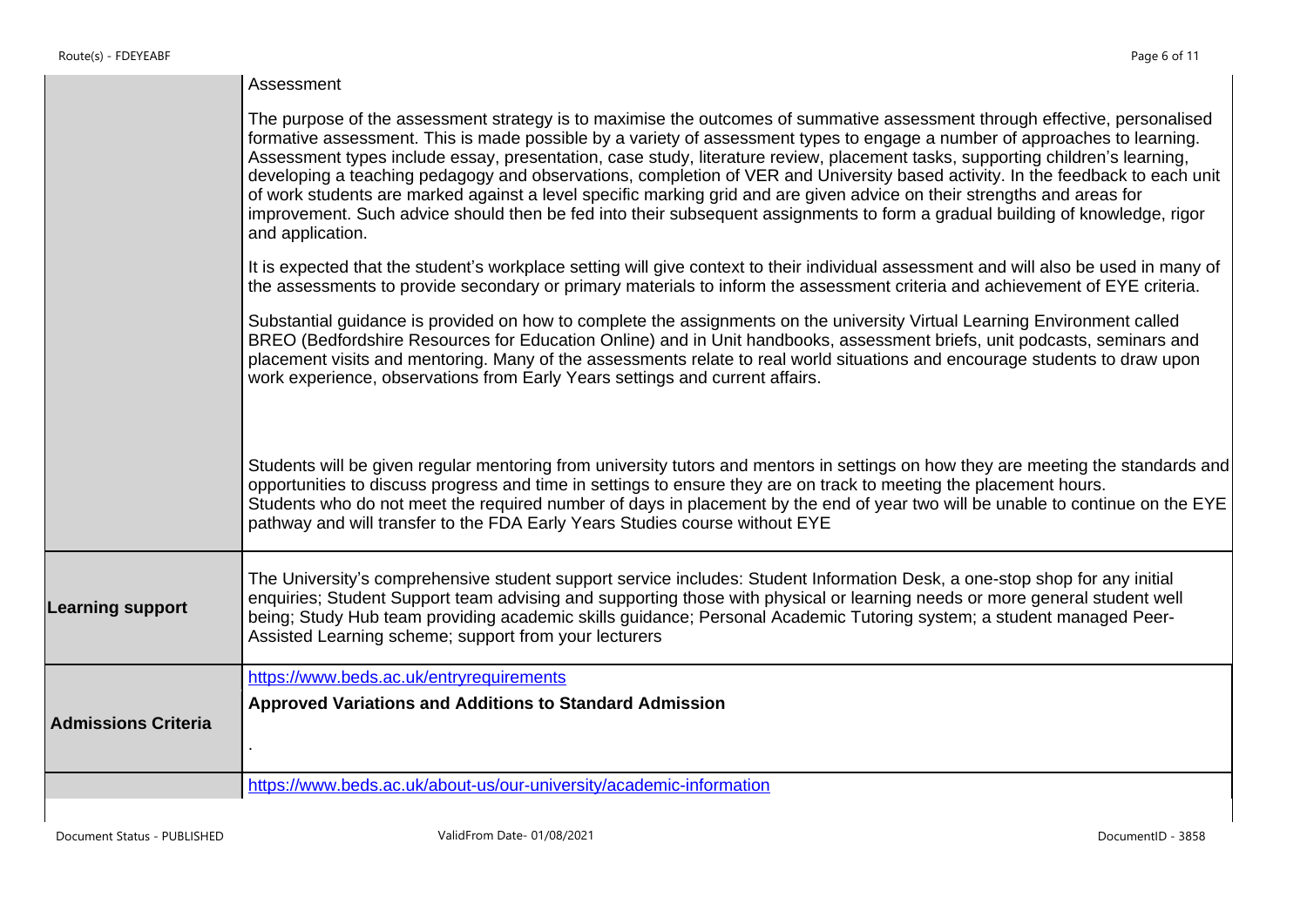|                                  | Note: Be aware that our regulations change every year                 |
|----------------------------------|-----------------------------------------------------------------------|
| Assessment<br><b>Regulations</b> | Approved Variations and Additions to Standard Assessment Regulations' |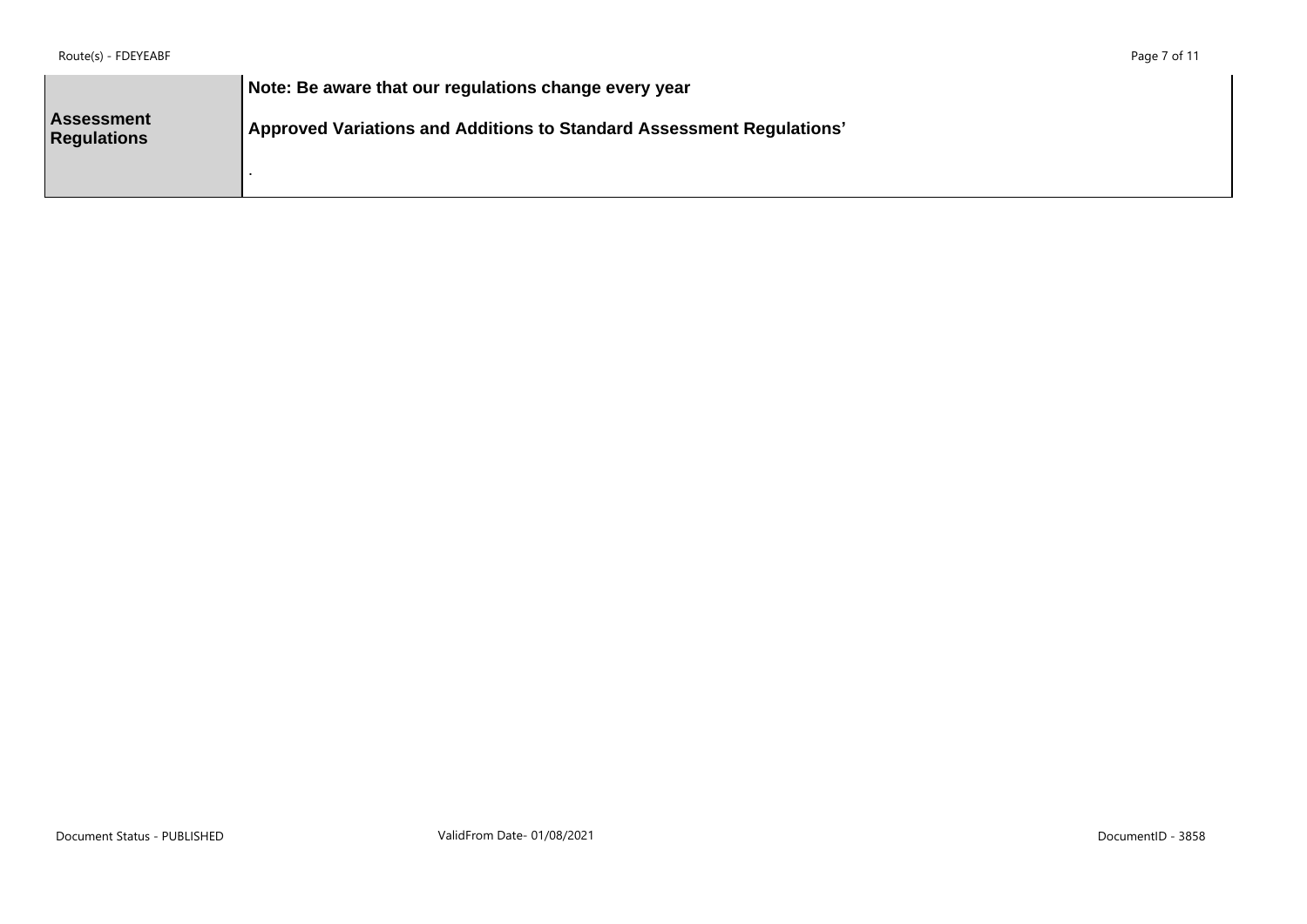### **Section B: Course Structure**

The Units which make up the course are listed below. Each unit contributes to the achievement of the course learning outcomes either through teaching (T), general development of skills and knowledge (D) or in your assessments (A).

| Unit           | <b>Unit Name</b>                                           |    | Level Credits | Core or<br><b>Option</b> | $\mathbf{1}$            | $\overline{2}$            | 3                            | $\overline{\mathbf{4}}$ | $5\phantom{1}$                    | 6                           | $\overline{7}$              | 8 | 9 | 10 | 11 | 12 | 13 | 14 | 15 |
|----------------|------------------------------------------------------------|----|---------------|--------------------------|-------------------------|---------------------------|------------------------------|-------------------------|-----------------------------------|-----------------------------|-----------------------------|---|---|----|----|----|----|----|----|
| EDC018-1       | Introduction to Higher Education Studies                   |    | 30            | Core                     |                         |                           |                              | D1                      |                                   | $T2$ D <sub>2</sub>         |                             |   |   |    |    |    |    |    |    |
| EDC048-1       | Narratives of Childhood                                    |    | 30            | Core                     | D <sub>2</sub>          |                           |                              |                         | T1 D2                             |                             |                             |   |   |    |    |    |    |    |    |
| EDC055-1       | <b>Early Child Development</b>                             |    | 15            | Core                     | D <sub>2</sub>          |                           |                              | T1,<br>D                |                                   |                             | D <sub>2</sub>              |   |   |    |    |    |    |    |    |
| EDC056-1       | <b>Early Years Curriculum Studies</b>                      |    | 15            | Core                     |                         |                           |                              | D                       | 1T, 2T,<br>D                      |                             |                             |   |   |    |    |    |    |    |    |
| EDC060-1       | Developing English and Mathematics                         |    | 30            | Core                     | D <sub>1</sub>          |                           | TD1<br>/2                    |                         | D <sub>1</sub>                    | TD                          |                             |   |   |    |    |    |    |    |    |
| EDC066-1       | Vocational Evidence Record 1                               |    | 10            | Core                     |                         | D1                        | D <sub>2</sub>               |                         |                                   |                             | D <sub>1</sub>              |   |   |    |    |    |    |    |    |
| EDC042-2       | Developing Professional Practice                           | 5  | 30            | Core                     | $1DA$ DA1 $D$ A2 $D$ A2 |                           |                              |                         |                                   | <b>DA</b><br>$\overline{2}$ |                             |   |   |    |    |    |    |    |    |
|                | EDC063-2   Developing Teaching Prcatice                    | 15 | 15            | Core                     |                         |                           |                              | T <sub>1</sub>          | T1,<br>D                          |                             |                             |   |   |    |    |    |    |    |    |
|                | EDC077-2 Early Years: The child, the family, the community | 15 | 30            | Core                     | $1TD$ DA2               |                           |                              | /2                      | $\left  \frac{DA1}{2} \right $ TD | 2                           |                             |   |   |    |    |    |    |    |    |
| EDC078-2       | Importance of Play                                         | 15 | 30            | Core                     |                         | /2                        | $\bar{T}$ A1 $_{\text{DA1}}$ |                         | $TA1\overline{P^A}$               |                             |                             |   |   |    |    |    |    |    |    |
| EDC085-2       | Vocational Evidence Record 2                               | 15 | 10            | Core                     |                         |                           | DA1DA2                       |                         |                                   |                             | <b>DA</b><br>$\overline{2}$ |   |   |    |    |    |    |    |    |
| <b>EDC72-2</b> | Inclusive Education in Early Years                         | 15 | 15            | Core                     |                         | $T1, \overline{T1,}$<br>D | D                            |                         |                                   |                             |                             |   |   |    |    |    |    |    |    |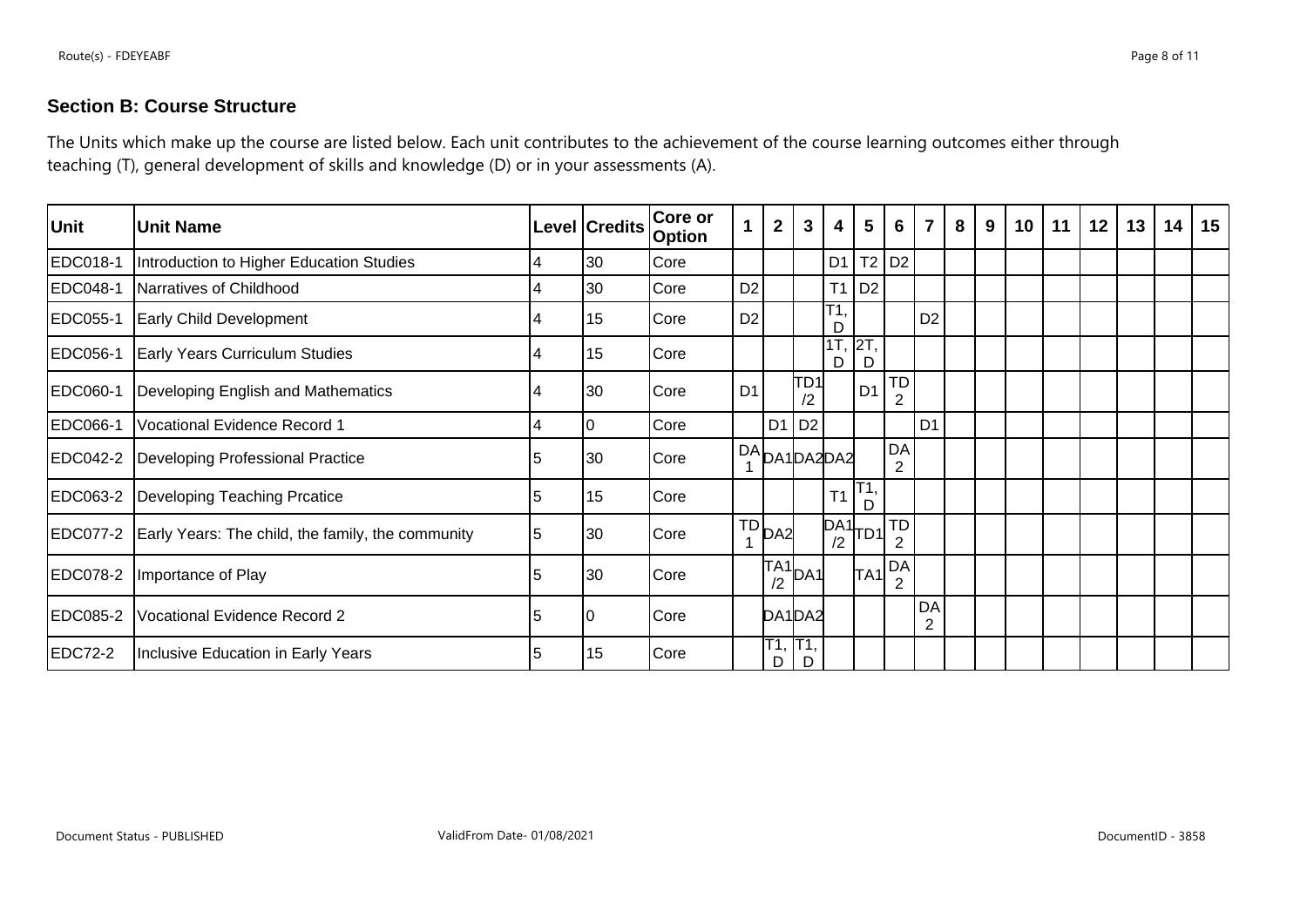Route(s) - FDEYEABF Page 9 of 11 Page 9 of 11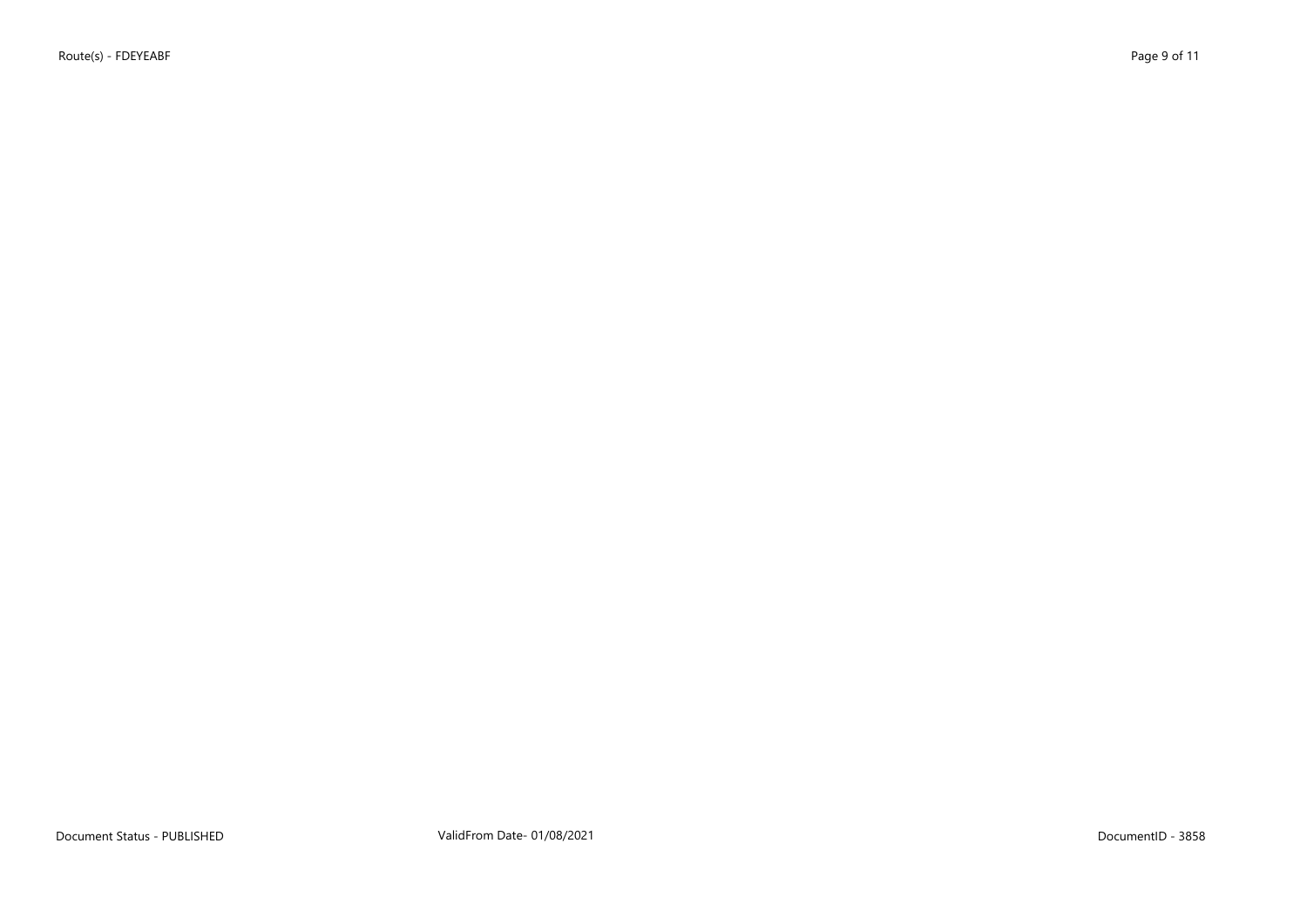## **Section C: Assessment Plan**

The course is assessed as follows :

| <b>Unit Code</b> |   |                  | Level Period Core/Option | Ass 1 Type<br> code | <b>Ass 1 Submit</b><br>wk | Ass 2 Type<br>lcode | <b>Ass 2 Submit</b><br>lwk. | Ass 3 Type<br> code | Ass 3 Submit<br>lwk. | Ass 4 Type<br> code | <b>Ass 4 Submit</b><br>lwk |
|------------------|---|------------------|--------------------------|---------------------|---------------------------|---------------------|-----------------------------|---------------------|----------------------|---------------------|----------------------------|
| EDC018-1         | 4 | <b>SEM</b>       | Core                     | <b>CW-ESS</b>       | 6                         | PR-OR               | 10                          |                     |                      |                     |                            |
| EDC055-1         | 4 | SEM1             | Core                     | EX-PT               | 12                        |                     |                             |                     |                      |                     |                            |
| EDC056-1         | 4 | SEM1             | Core                     | PR-POST             | 14                        |                     |                             |                     |                      |                     |                            |
| EDC048-1         | 4 | SEM2 Core        |                          | <b>CW-ESS</b>       | 6                         | PJ-EXH              | 14                          |                     |                      |                     |                            |
| EDC060-1         | 4 | SEM <sub>2</sub> | Core                     | CW-PO               |                           | CW-PO               | 15                          |                     |                      |                     |                            |
| EDC066-1         | 4 | <b>TY</b>        | Core                     | PR-PLC              | 10                        | PR-PLC              | 20                          | PR-PLC              | 30                   |                     |                            |
| EDC063-2         | 5 | SEM1             | Core                     | PR-ORAL             | 12                        |                     |                             |                     |                      |                     |                            |
| EDC072-2         | 5 | SEM1             | Core                     | CR-RW               | 13                        |                     |                             |                     |                      |                     |                            |
| EDC078-2         | 5 | SEM <sub>1</sub> | Core                     | PR-ORAL             | 6                         | <b>CW-ESS</b>       | 15                          |                     |                      |                     |                            |
| EDC042-2         | 5 | SEM2 Core        |                          | CW-LR               | 6                         | CW-PO               | 15                          |                     |                      |                     |                            |
| EDC077-2         | 5 | SEM2 Core        |                          | WR-PO               | 8                         | <b>CW-ESS</b>       | 14                          |                     |                      |                     |                            |
| EDC085-2         | 5 | <b>TY</b>        | Core                     | PR-PLC              | 10                        | PR-PLC              | 20                          | <b>PR-PLC</b>       | 30                   |                     |                            |

#### **FDEYEABF- FdA Early Years Studies (with Early Years Educator)**

| <b>Glossary of Terms for Assessment Type Codes</b> |                                       |  |  |  |  |
|----------------------------------------------------|---------------------------------------|--|--|--|--|
| CW-ESS                                             | Coursework - Essay                    |  |  |  |  |
| $\mathsf{C}\mathsf{W}\text{-}\mathsf{L}\mathsf{R}$ | <b>Coursework - Literature Review</b> |  |  |  |  |
| CW-PO                                              | Coursework - Portfolio                |  |  |  |  |
| <b>PJ-EXH</b>                                      | Coursework - Exhibition               |  |  |  |  |
| $ $ PR-OR                                          | <b>Practical - Oral Presentation</b>  |  |  |  |  |